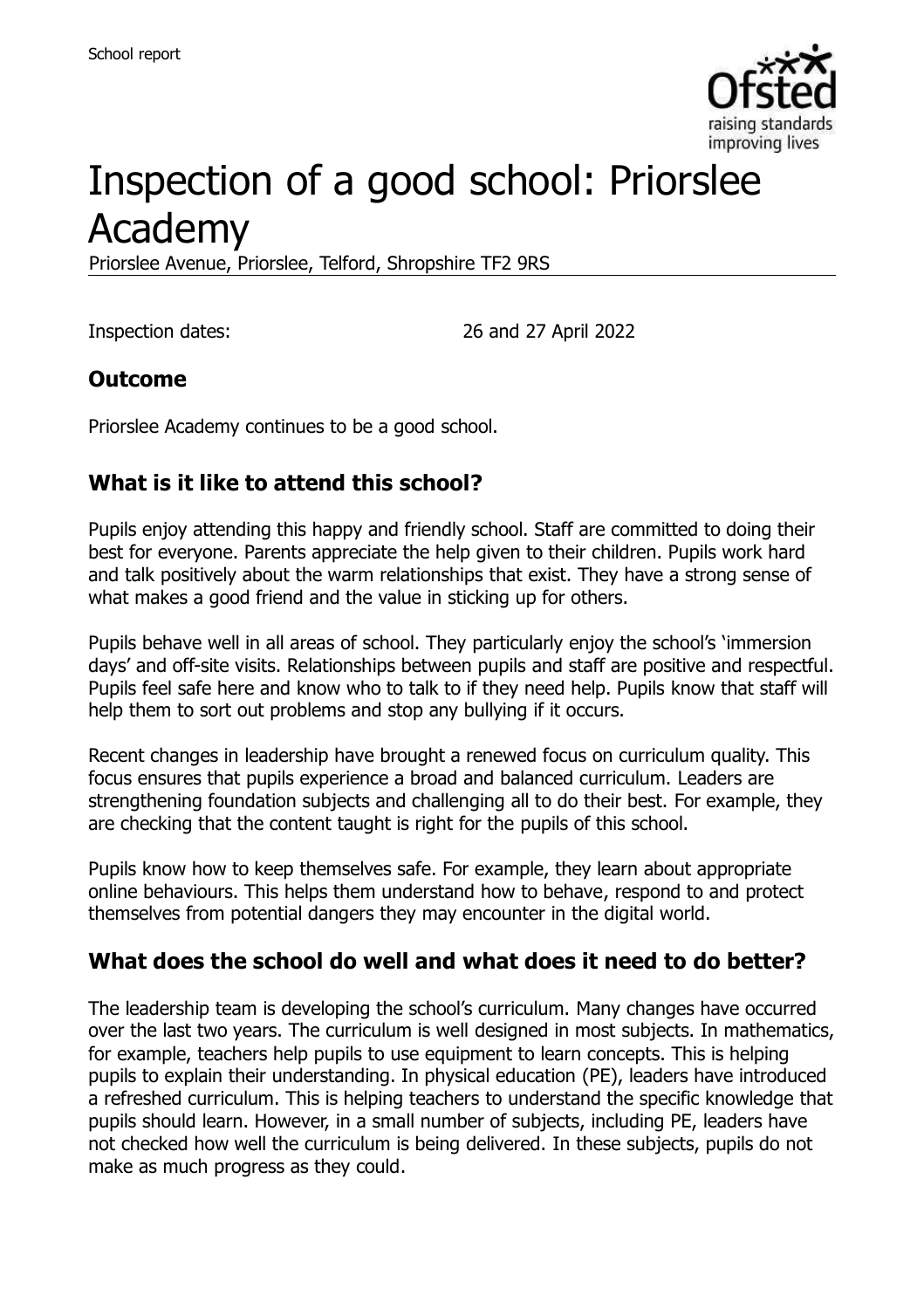

Recent changes have sharpened up assessment across the curriculum. Staff are growing in confidence with these changes, which are improving the way that they check on pupils' learning. Teachers now assess what pupils have understood about the things they have been learning in different subjects. They identify gaps in pupils' learning and adjust their teaching in response. Staff know they can ask for support from leaders. They feel that their workload is manageable.

Leaders have revised the teaching of phonics and early reading. Pupils regularly practise the sounds they are learning. Specialist staff help any pupils who have fallen behind to catch up. They also ensure that pupils read every day. Leaders have organised the school's reading books in a new way. Pupils have access to books that match to the sounds they are learning. This is helping more pupils to become competent and confident readers.

Children in the early years get a positive start to school life. Well-trained staff understand their needs well. The curriculum supports children to learn important communication and social skills, especially for the youngest children. Children learn to listen to adults, talk and take turns to play together. Teachers identify children who are at risk of falling behind and provide extra help so they can keep up with their learning.

Leaders ensure that the needs of pupils with special educational needs and/or disabilities (SEND) are met well. They ensure that teaching and work are well matched to their needs. Careful checks on how well pupils with SEND have learned the curriculum provide information for staff. This information helps to target additional support and supports pupils with SEND to achieve well. Leaders have invested in resources to support pupils with their mental health and well-being.

A range of curriculum experiences, visits and themed days help pupils to learn about the world they live in. Pupils recognise the diversity in their school, and learn from one another. This helps them to be tolerant and respectful of others, and prepares them for later life.

Staff work together to improve the school. Governors have sought advice to help them improve their work. They have a clear oversight of their duties. Partner governors have a good understanding of their areas of responsibility. For example, safeguarding and SEND governors make frequent checks on the school's work. This allows them to challenge and support leaders in an informed way.

### **Safeguarding**

The arrangements for safeguarding are effective.

Leaders have ensured that staff are trained to understand how to keep pupils safe. For example, there is joint work with the police about online behaviours and risks. Staff record any concerns carefully and leaders seek help for pupils and families, when needed. Staff and leaders meet frequently to discuss any concerns raised. This helps to keep pupils safe.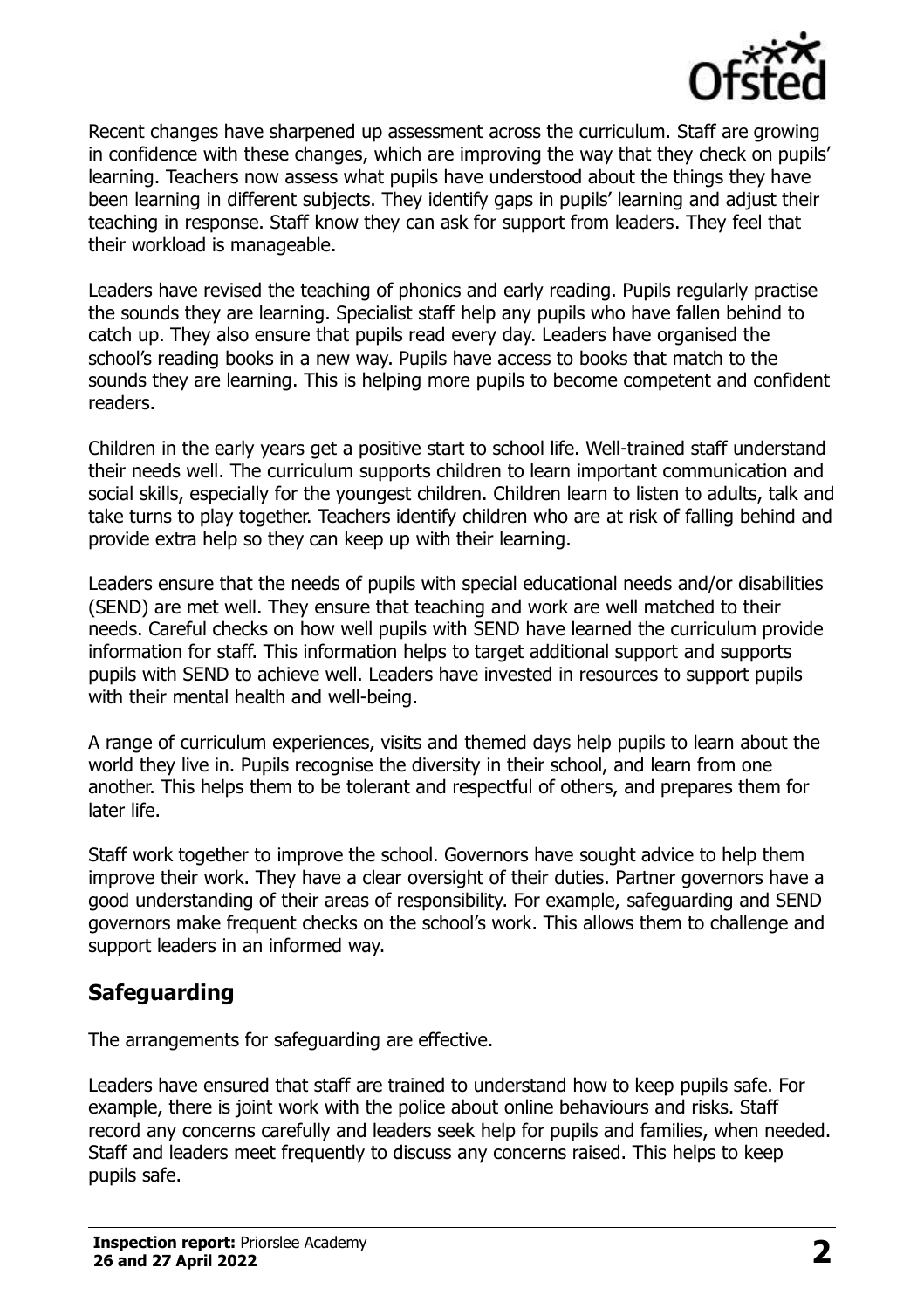

Governors have an effective oversight of safeguarding. They regularly join leaders in training sessions. Governors ensure that appropriate employment checks are made on staff.

## **What does the school need to do to improve?**

#### **(Information for the school and appropriate authority)**

■ Leaders have made improvements to the school's curriculum and assessment. However, some leaders have not had the opportunity to check on how well these changes are working in the classroom and to evaluate whether pupils make the progress that they could. Leaders should ensure that they check on how well all staff teach the planned curriculum and assess pupils' learning. Leaders should then use the information from their checks to provide targeted training and support for staff where needed.

#### **Background**

When we have judged a school to be good, we will then normally go into the school about once every four years to confirm that the school remains good. This is called a section 8 inspection of a good school, because it is carried out under section 8 of the Education Act 2005. We do not give graded judgements on a section 8 inspection. However, if we find evidence that a school would now receive a higher or lower grade, then the next inspection will be a section 5 inspection. Usually this is within one to two years of the date of the section 8 inspection. If we have serious concerns about safeguarding, behaviour or the quality of education, we will deem the section 8 inspection as a section 5 inspection immediately.

This is the second section 8 inspection since we judged the school to be good in May 2012.

#### **How can I feed back my views?**

You can use [Ofsted Parent View](https://parentview.ofsted.gov.uk/) to give Ofsted your opinion on your child's school, or to find out what other parents and carers think. We use information from Ofsted Parent View when deciding which schools to inspect, when to inspect them and as part of their inspection.

The Department for Education has further [guidance](http://www.gov.uk/complain-about-school) on how to complain about a school.

If you are the school and you are not happy with the inspection or the report, you can [complain to Ofsted.](https://www.gov.uk/complain-ofsted-report)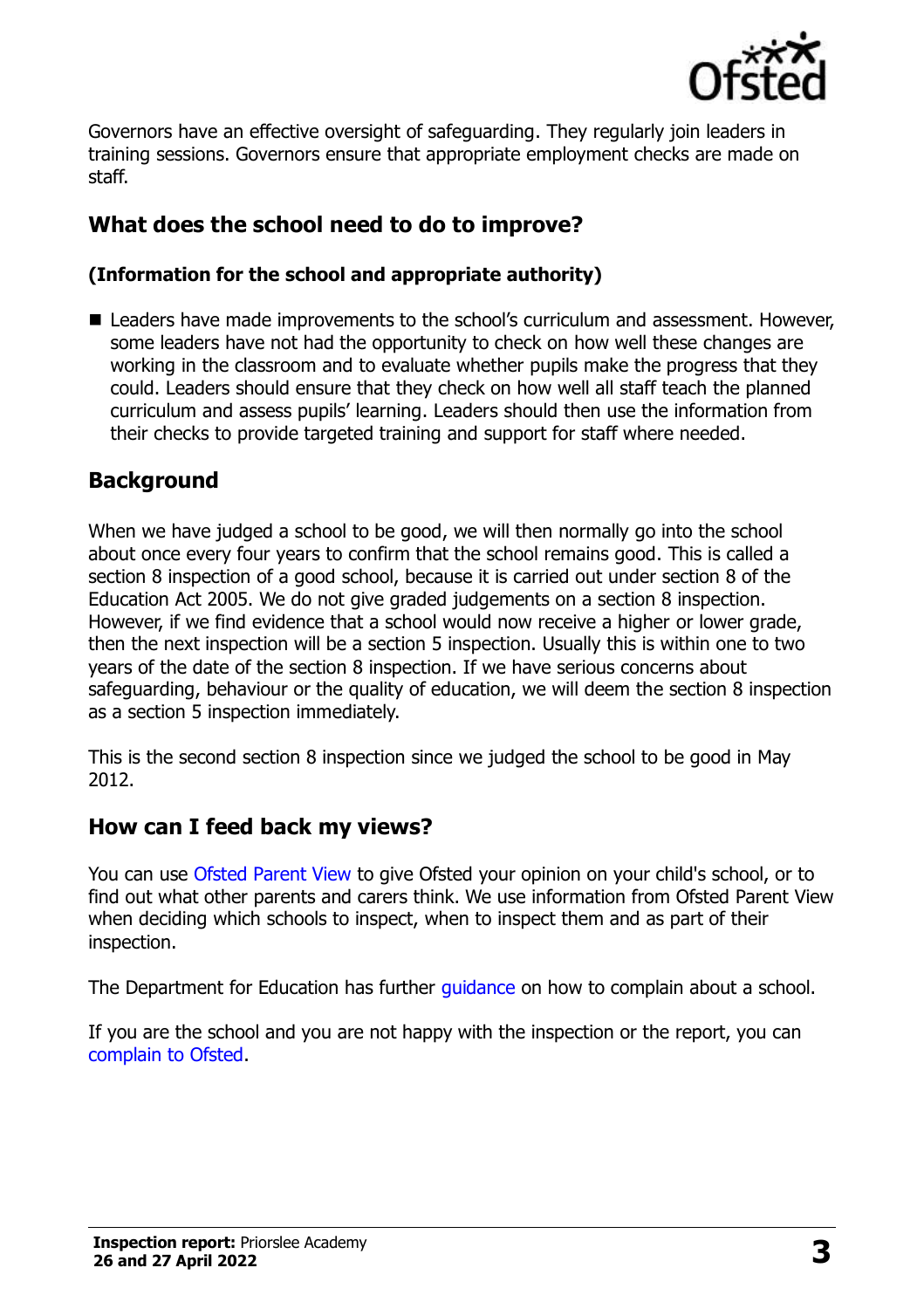

### **Further information**

You can search for [published performance information](http://www.compare-school-performance.service.gov.uk/) about the school.

In the report, ['disadvantaged pupils'](http://www.gov.uk/guidance/pupil-premium-information-for-schools-and-alternative-provision-settings) refers to those pupils who attract government pupil premium funding: pupils claiming free school meals at any point in the last six years and pupils in care or who left care through adoption or another formal route.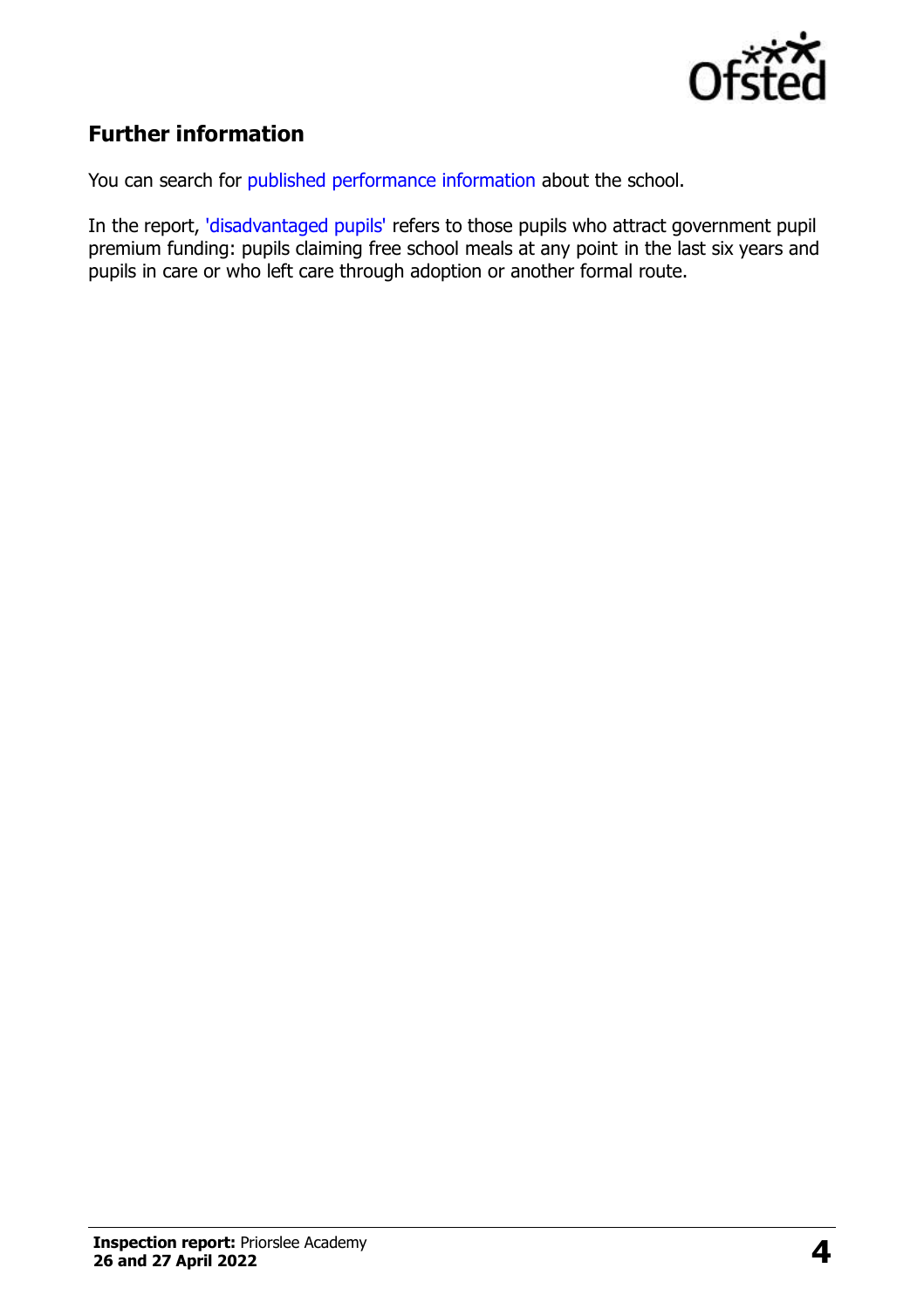

#### **School details**

| Unique reference number             | 136439                                                               |
|-------------------------------------|----------------------------------------------------------------------|
| <b>Local authority</b>              | Telford & Wrekin                                                     |
| <b>Inspection number</b>            | 10211137                                                             |
| <b>Type of school</b>               | Primary                                                              |
| <b>School category</b>              | Academy converter                                                    |
| Age range of pupils                 | 2 to 11                                                              |
| <b>Gender of pupils</b>             | Mixed                                                                |
| Number of pupils on the school roll | 444                                                                  |
| <b>Appropriate authority</b>        | Board of trustees                                                    |
| <b>Chair of trust</b>               | <b>Anne Bates</b>                                                    |
| <b>Headteacher</b>                  | Steve Tilley (Executive Headteacher)                                 |
|                                     | Jodie Cooper (Head of school)                                        |
| Website                             | www.priorsleeacademy.com                                             |
| Date of previous inspection         | 10 January 2017, under section 8 of the<br><b>Education Act 2005</b> |

#### **Information about this school**

- The school offers a breakfast and after-school club for pupils.
- There is pre-school provision for children aged from two years.
- The school does not use alternative provision.
- The school is part of the Mighty Oaks Academy Trust.

#### **Information about this inspection**

- This is the first routine inspection that the school has received since the COVID-19 pandemic began. The inspector discussed the impact of the pandemic with school leaders and has taken this into account in their evaluation.
- The inspector carried out deep dives into early reading, mathematics and PE. For each deep dive, the inspector discussed the curriculum with subject leaders, visited a sample of lessons, spoke to teachers, spoke to some pupils about their learning and looked at samples of pupils' work.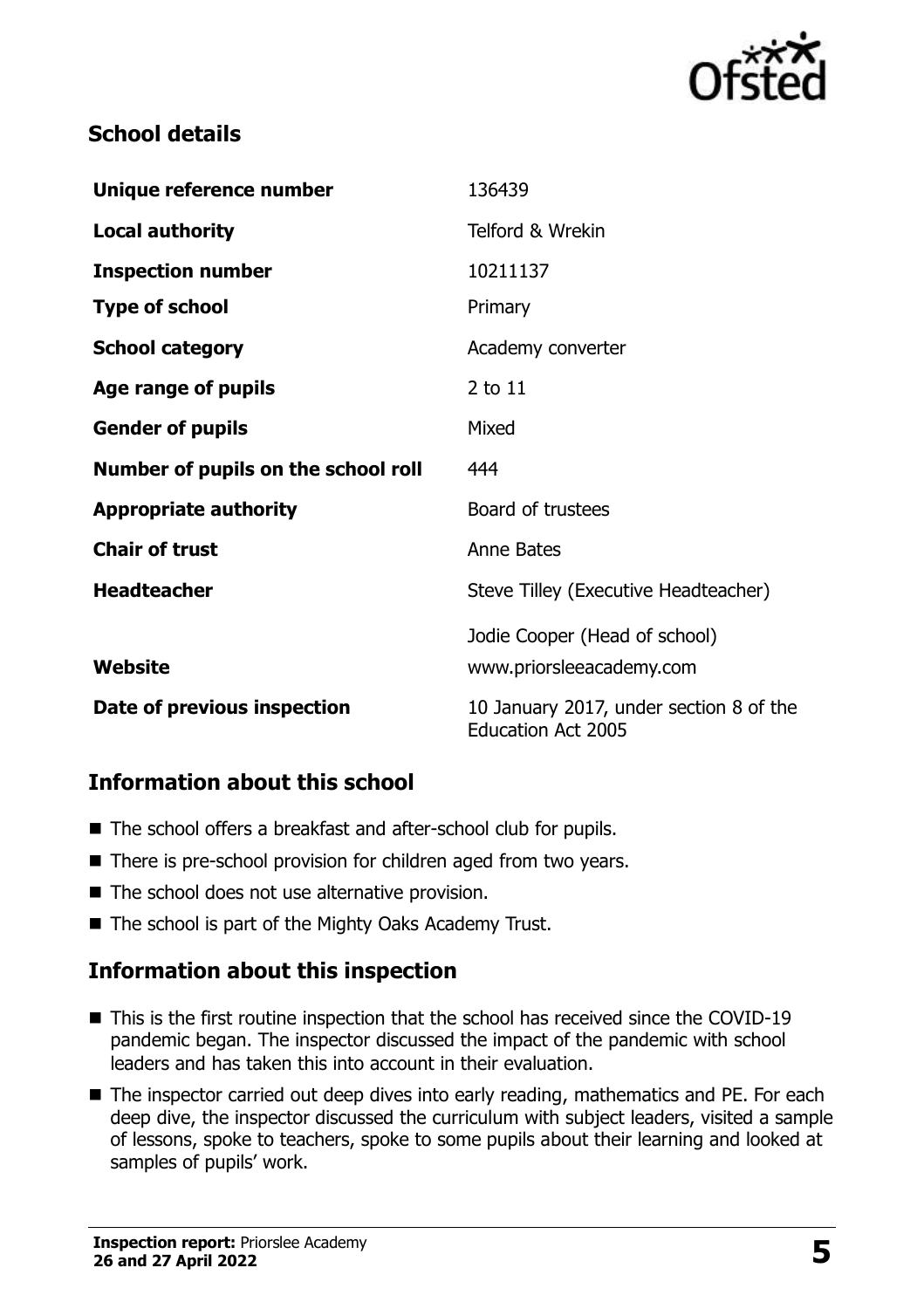

- The inspector spoke with the executive headteacher, the head of school and members of staff. The inspector met with two members of the board of trustees.
- The inspector reviewed a range of documentation about safeguarding, including employment checks undertaken when staff are appointed.
- The inspector considered the responses to Ofsted Parent View, including free-text comments. The inspector reviewed the responses to the staff survey. The inspector also met with members of staff, parents and pupils to gather their views about the school.

#### **Inspection team**

Richard Kentish, lead inspector Ofsted Inspector